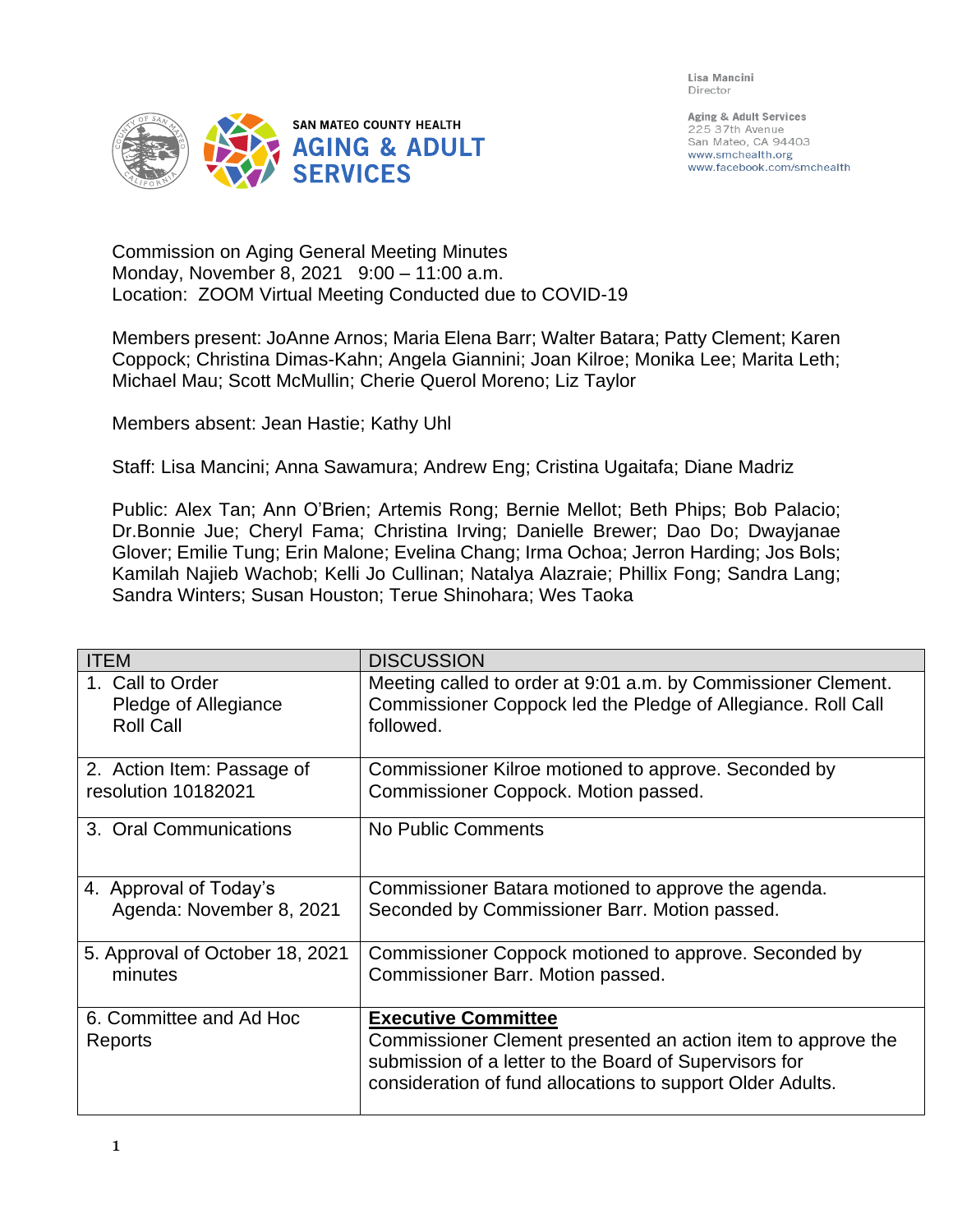Commissioner Dimas Kahn motioned to approve the action item. Discussion followed. Ann O'Brien suggested that the Commissioners add Age Friendly cities certification and action plans to the letter. Commissioner Lee motioned to edit the letter to include Age Friendly cities certification and action plans. Seconded by Commissioner Barr. Motion passed. The approval to send a letter with edits on behalf of the CoA was seconded by Commissioner Kilroe. Motion passed. Commissioner Clement presented a second action item to convene an Ad Hoc retreat planning committee. There was a request for volunteers. Commissioner Clement, Commissioner Taylor and Commissioner Dimas -Kahn volunteered. Motion passed . **Resource Access Committee** Commissioner Lee reported that they are working on updating the help at home guide. They have set some dates and made a lot of progress. November 15<sup>th</sup> is the date set for return of assignments. She will look it over and then send a final draft to Lindsey Joyner by December 6<sup>th</sup>. There are some new sections that have been added which include technology, Covid -19, emergency preparedness and employment opportunities. Lots of programs have not continued and were removed. **MISO (Middle Income Senior Opportunities) Committee** Commissioner Dimas -Kahn reported that they are working on their annual work plan and currently are on goal 3, which is employment and training for older adults who would like more financial security or more money to live on. They have more information to gather regarding agencies before having commissioners reach out to them individually. They decided to add technology training to their work plan due to the digital divide. They are also working on goals for next year. **Transportation Committee** Commissioner Mau reported that their next meeting is on November 18<sup>th</sup> via Zoom. **Ad Hoc Nominations Committee** Commissioner McMullin reported on behalf of the nominating committee comprised of Commissioner Batara, Commissioner Barr and himself. He presented the slate of officers for 2022 as follows:

Chair: Commissioner Coppock First Vice Chair: Commissioner Lee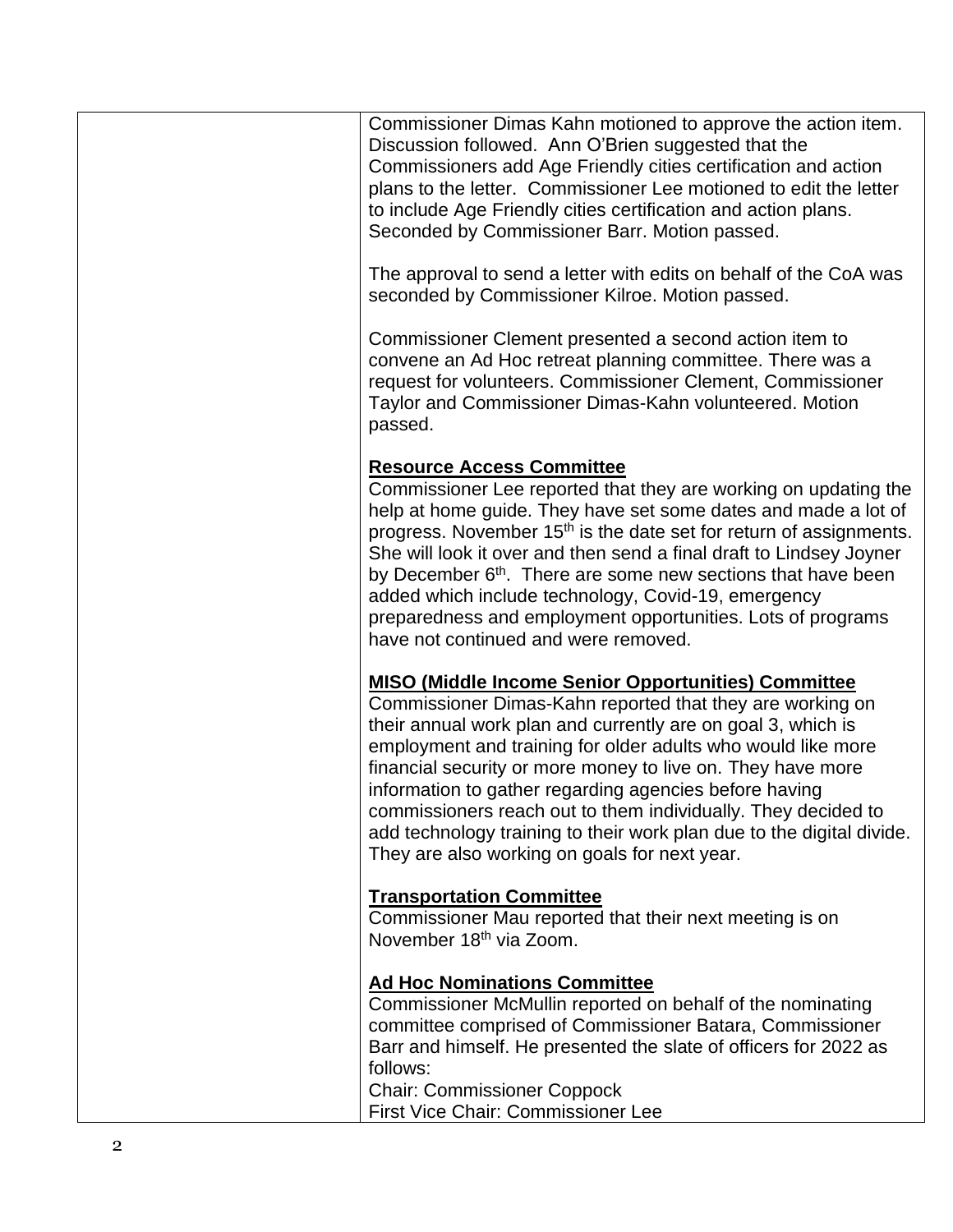|                   | Second Vice Chair: Commissioner Clement                                                                                               |
|-------------------|---------------------------------------------------------------------------------------------------------------------------------------|
|                   | Commissioner Batara requested a statement from each                                                                                   |
|                   | candidate. All three Commissioners shared their comments on                                                                           |
|                   | wanting to serve as officers. A roll call vote for each office took                                                                   |
|                   | place with the following results:                                                                                                     |
|                   | Chairperson Karen Coppock: Approved unanimously                                                                                       |
|                   | First Vice Chair Monika Lee: Approved unanimously                                                                                     |
|                   | Second Vice Chair Patty Clement: Approved unanimously                                                                                 |
| 7. Member Reports | Commissioner Coppock would like to send a thank you letter to                                                                         |
|                   | Jean for serving as Chairperson. She requested that                                                                                   |
|                   | Commissioners send her messages they would like included in<br>the letter by Wednesday. She will compile the messages and             |
|                   | send to Jean.                                                                                                                         |
|                   | Commissioner Leth reported they had 12 focus groups in the past                                                                       |
|                   | few months in the development of Age Friendly City on the                                                                             |
|                   | Coastside. The groups were diverse. The next step is to                                                                               |
|                   | summarize the results and focus on two or three goals that will be<br>sent to the City Council.                                       |
|                   |                                                                                                                                       |
|                   | Commissioner McMullin reported a new program that is going to                                                                         |
|                   | be implemented by a couple of Rotary Clubs on the Peninsula                                                                           |
|                   | partnering with the Village and the City of San Carlos. It is going<br>to be a durable medical equipment loan program. He is going to |
|                   | send Commissioner Lee a description so it can be included in the                                                                      |
|                   | next Help at Home Booklet.                                                                                                            |
|                   | Commissioner Taylor will bring up the new program at the next                                                                         |
|                   | age friendly meeting and see if they can start one in Colma.                                                                          |
| 8. Staff Reports  | Lisa Mancini reports that we are at 91% of people 12 and older                                                                        |
|                   | who have received at least one shot. There is a bit of an uptick in                                                                   |
|                   | hospitalization cases. We have been hovering around 20                                                                                |
|                   | hospitalizations in the past week. Hoping that we can reduce                                                                          |
|                   | those numbers by opening up vaccinations for children. We have<br>great partnerships with our local pharmacies and local hospitals    |
|                   | for boosters. Appointments are preferable but not required. The                                                                       |
|                   | current percentage does not currently include the 12 and under                                                                        |
|                   | population.                                                                                                                           |
|                   | We have a goal of reaching 80% or greater by December 31 <sup>st</sup> . We                                                           |
|                   | are currently at 79.4%. We do have 400 to 500 children in IHSS                                                                        |
|                   | and are working on vaccinating them. We have 6200 IHSS clients<br>in the County who are being contacted regarding vaccinations.       |
|                   |                                                                                                                                       |